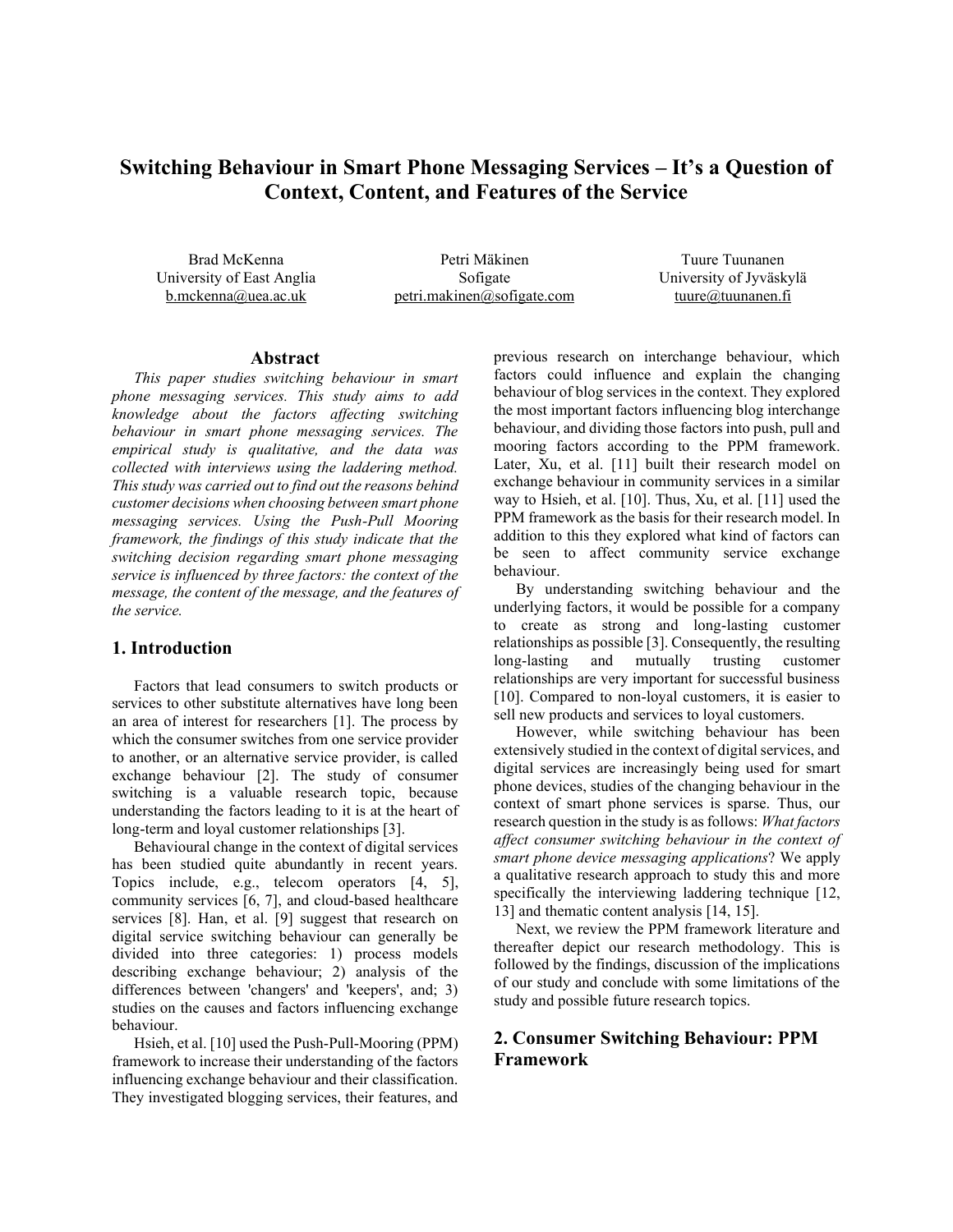The most widely used model in the field of research on the exchange behaviour of information systems in an attempt to explain consumer switching behaviour and the underlying factors is the PPM framework [16]. PPM was originally developed to explain the causes of human migration and migration behaviour. Thus, the reference framework was intended to explain why people move from one place to another within a particular time [1]. The roots of this framework date back to the 1885s when the Laws of Migration [17] were presented. Since then, researchers of migration behaviour have used this work in numerous studies [10, 18]. The PPM framework itself consists of three different categories, which can be divided into factors influencing the migration decision of the people and thus the migration behaviour. These factors are divided into push, pull, and mooring factors [19]. Since then, Bansal, et al. [1] have successfully used this reference framework in the context of service exchange behaviour research, since the underlying factors of migration and exchange of services appear to be similar.

The push factors are those factors that negatively affect the prevailing state and specifically encourage exchange because the current product or service is somehow unsatisfactory [16]. Bogue [20] suggests that, when people talk about migration, there are factors such as lack of jobs, low wage levels and natural disasters. Applying the PPM framework in the context of services, Bansal, et al. [1] suggested that the poor quality of the current service, poor value, low confidence, poor commitment, and high price are the push factors. Chuang and Tai [21], in turn, present their own literature review of service exchange behaviour, citing that the factors associated with the enjoyment of the current service are the most important pushing factors affecting switching behaviour.

Pulling factors are factors that increase the positive image of an alternative product or service. Thus, the pull factors encourage the exchange, precisely because the replacement of the current state seems to be attractive [16]. Bogue [20] suggests that, when talking about people's migration, there are, for example, better job opportunities, a better wage level and a more pleasant climate. Bansal, et al. [1], for their part, suggest that in the context of services, the pulling factors of the PPM framework are very much related to the attractiveness of the alternative. Chuang and Tai [21] are in the same line of proposing that the most important pull factors for switching behaviour in the context of services are specifically related to the attractiveness of the alternative service.

The mooring factors are factors that often do not in themselves cause exchange behaviour, but they can either promote or slow it down. The mooring factors often affect the switching behaviour by having either a

positive or a negative effect on pushing or pulling factors [11, 19]. In the context of human migration behaviour, such mooring factors include distances between places of residence and the cost of migration [17]. For example, in terms of service switching behaviour, mooring factors include a negative attitude towards service exchange, high switching costs caused by exchange, minor experience in switching services, and subjective standards [1]. Chuang and Tai [21] argue that factors relating specifically to the cost of exchange are the most crucial mooring factors in terms of switching behaviour in the context of services.

#### **3. Research Methodology**

#### **3.1. Laddering Interview Method**

A qualitative interviewing approach was used for this research. The laddering interview was chosen as the interview method. Tuunanen, et al. [22] suggest that laddering interviews can be used to identify and understand the factors that influence the use of digital services and their use. The laddering interview creates value chains consisting of attributes, consequences and values. By collecting these value chains from several interviewees, it is possible to create a unified network on the basis of these chains and to look at what interdependencies between different chains can be seen [12].

During a laddering interview it is intended that the interviewer will try to ask questions such as "why is this important to you?" Thus guiding the interviewee about the characteristics of the product or service [13]. Stimuli are developed, i.e. themes that will be used to carry out interviews. These themes are intended to give the interviewers an indicative framework, as well as to awaken the interviewee's thoughts on the subject of the interview. The themes used in this study were based on literature [34, 35]. Four themes were applied in study: 1) communication status; 2) message content; 3) application features; and 4) my theme.

The first theme examines how the communication situation and the target, as well as the factors associated with them, affect what the message application the interviewee decides to use. The second theme deals with factors related to the content of the message and its effects on message application selection. The third theme focuses on the features of the message application itself and on how the features of the messaging application affect the choice of the message application. A fourth theme was used for some factors that not sit on any of those three ready-made themes.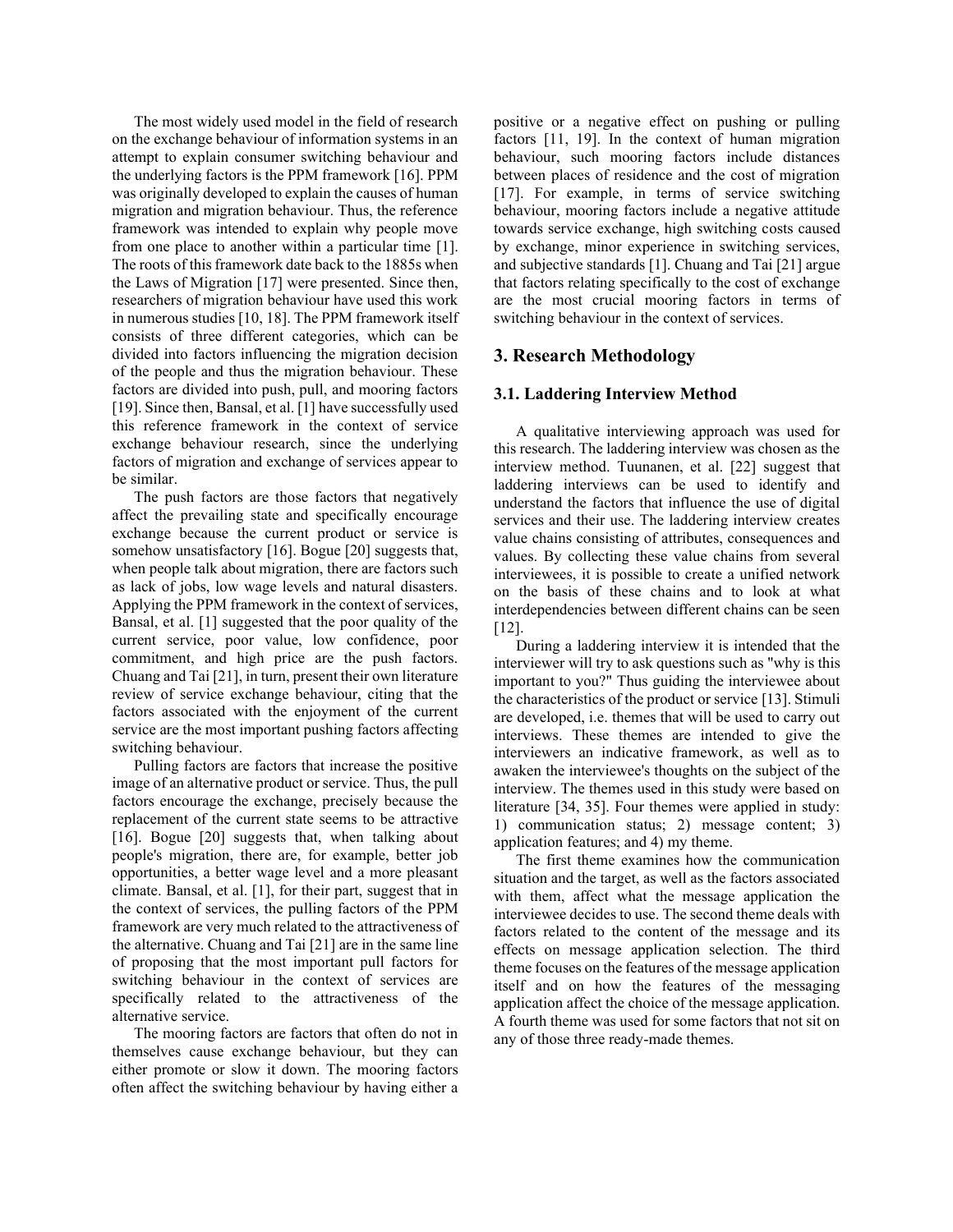#### **3.2. Data Collection**

We interviewed 25 participants from a university in Finland. The average age was 22 years with most of the interviewees being 24-26 years old (86%) which were 56% men, 40% women, and 4% (i.e. one person) preferred not to report the gender. 60% of the participants reported to be working while the remaining 40% were full time students. This follows what is common for business and information technology university students in Finland.

The interviewer went through the themes one at a time and started by asking "*How do things related to this theme affect what message application you are going to use?*" On average, the interviewees came up with about 4-5 ideas per theme. Next, each of the ideas were explored with further questions, so that the value chain behind each case was captured in its entirety. The interviewees were then asked, for example, "*Why does this matter affect the choice of your messaging application?*" Or "*Why do you consider this matter important?*" These questions were repeated until a complete value chain with feature, consequence, and value was recorded for each subject's message. If the interviewee's value chains branched, for example if the interviewee identified two consequences for a property, then both of these consequences were considered as a separate value chain and the underlying value was determined separately for both chains. When analysing the material, such branched chains were stored in their own chain. After the first theme was passed through with the interviewee, the same process was repeated with another theme. Figure 1 illustrates a sample thematic map.

### **3.3. Data Analysis**

The data analysis was carried out following the thematic qualitative clustering approach presented by Tuunanen and Peffers [14]. This approach fits well for studies with 20-30 interviewees [14]. The purpose of the model is first to combine the material into a single entity, after which it is clustered and cut into smaller entities. Based on these smaller entities, the material can be divided into different themes into which the collected value chains can be divided. The data collected from this theme can be presented in graphical form using value or theme maps. These maps consist of value chains shown by the interviewees, with features on the left side of the map, consequences in the middle, and values on the right [15]. Within each theme, efforts were made to find connecting factors from the properties of the value chains, from the consequences and from the values. This allowed the value chains in each theme to be divided into such a form that it would be possible to draw a graphic thematic map. The numbers for each map items

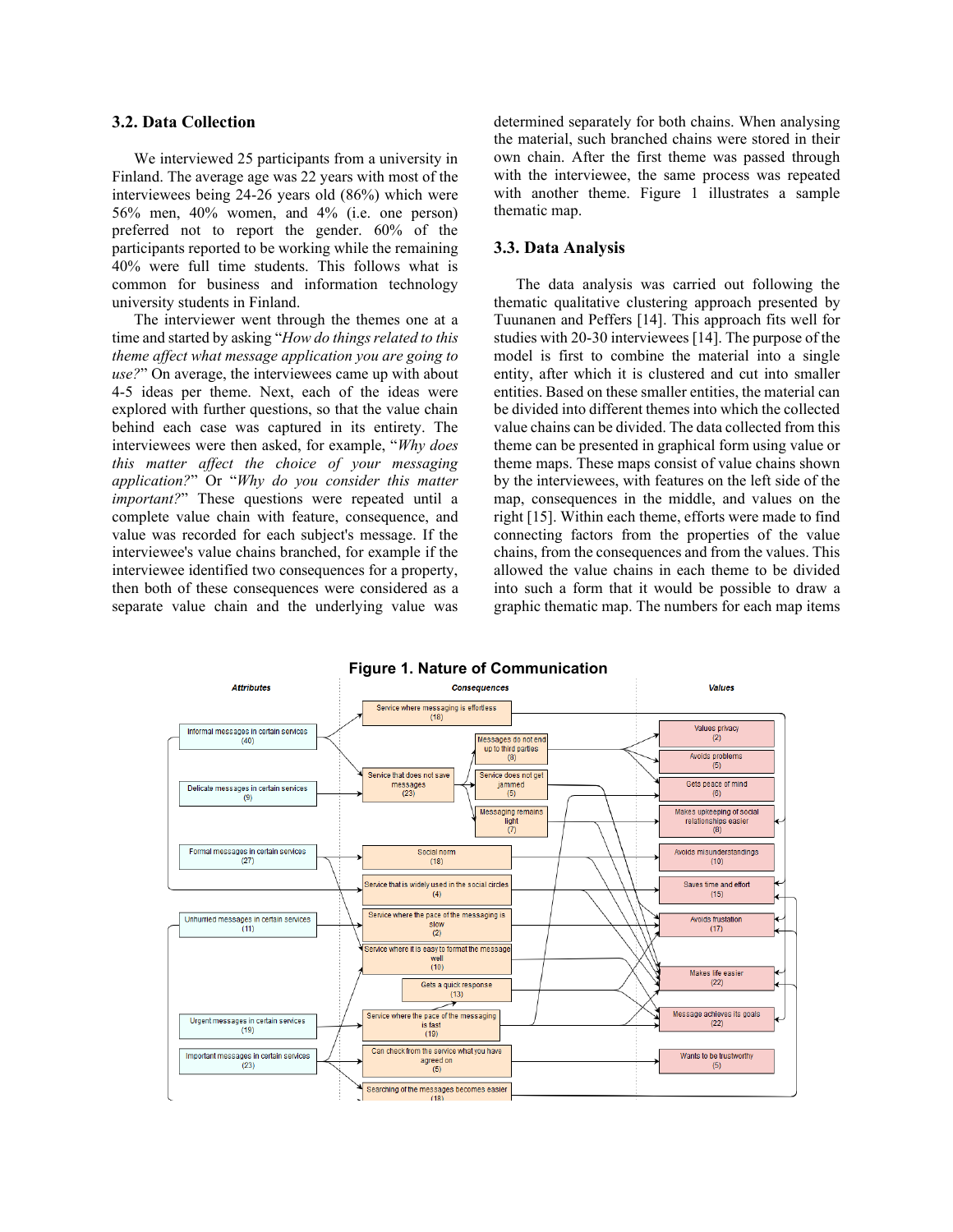tell how many times these were mentioned in the data set for a specific thematic map.

#### **4. Findings**

## **4.1. Context of Communication**

The first theme comprises of value chains that correspond to the way the time and place of communication and whether the work or leisure time message affects the choice of the message application. A total of 21 value chains of the study were classified as part of this theme.

Features: Interviewees reported that they communicate *work-related messages with specific applications* and, in turn, *free-time messages with certain applications.* They also reported that the *time of communication* may affect application selection. In addition, it was important for application selection if *communication takes place in a place where there is no Internet connection.* Most of the features of this theme in interviews were raised by the fact that work-related messages are sent in specific applications.

**Consequences:** The interviewees presented the consequence of the value chain characteristics described above, that they limit the work messages to specific applications, as these *applications support work and work-related communication.* By limiting the use of applications in this way, the *risk of sending work messages to the wrong people is also reduced.* They said that focusing on workflows for specific applications *would not focus on leisure messages during working hours*, which in turn would *improve concentration.* By restricting work and leisure messages to specific applications, they *find it easier not to think about workrelated messages in their free time.* Interviewees said they preferred applications that they thought *were well suited for leisure time communication.* The time of communication was in turn influenced by application selection, as *people are available in different applications at different times of the day.* If communication takes place where there is no Internet connection, then it results in an application that *can communicate without an Internet connection.* You *can then send the message you want.*

**Values:** Values such as *saving time and effort, improving the quality and efficiency of work, making life easier, and avoiding frustration* were reported*.* There is also a desire to *avoid frustration.* Also, the interviewees do not want their work tools to end up in the hands of false people to *avoid problems.* According to the interviewees, the fact that work messages are not kept in free time, in turn, *promotes mental well-being and coping.* Sending free-time messages suitable for leisure communication is perceived by the interviewees as *facilitating life.* Because people can be accessed at different times in different applications, the interviewees feel that application selection matters so that the *message reaches its goals better.* The final value in this theme is the *achievement of peace of mind*, which is also behind the fact that the selected application sends a message without an Internet connection.

## **4.2. Nature of Communication**

The second theme includes value chains related to the way in which the sensitivity, urgency, importance, and officiality of a message affects the choice of a messaging application. A total of 129 value chains were included in this theme. This theme contains the most value chains of the four themes of this study.

**Features:** In this theme, the characteristics of value chains are related to the nature of the message. The nature of the message refers to whether it is a *sensitive message, an important message, an everyday or official message, or an urgent or urgent message.* Interviewees report that application selection is affected by the nature of the message and that certain messages are sent in specific applications. In terms of the features of this theme, many references to interviews were given by the features that influence the choice of application in terms of the message's timeliness, formality, urgency, and importance.

**Consequences:** Interviewees reported that certain applications *are easy and convenient to communicate* and because the selected application *is widely used in their own social circles.* In addition, they reported that everyday messages are being sent in applications that *do not store messages.* Interviewees also reported that sensitive messages are also sent with an application that *does not store messages.* An application that does not store messages is selected to send sensitive messages to interviewees because the *messages do not end up in a third party.* Instead, in the case of everyday messages, the messages do not want to be recorded because, firstly, the *communication stays light,* and secondly, the *application does not get congested from the stored messages.*

The interviewees also report official messages in some specific applications, mainly because of *social norm*s, but also because it is *easy to design the message* in the chosen application*.* The interviewees reported that, in certain applications, *communications are not so hectic and fast,* and because, when you know which application can find unexplored messages, it *is easier to find messages.* Instead, the interviewees reported urgent messages in applications where *communication is fastpaced.* The interviewees reported about sending important messages in specific applications because in these applications *it is easy to format the messages well.*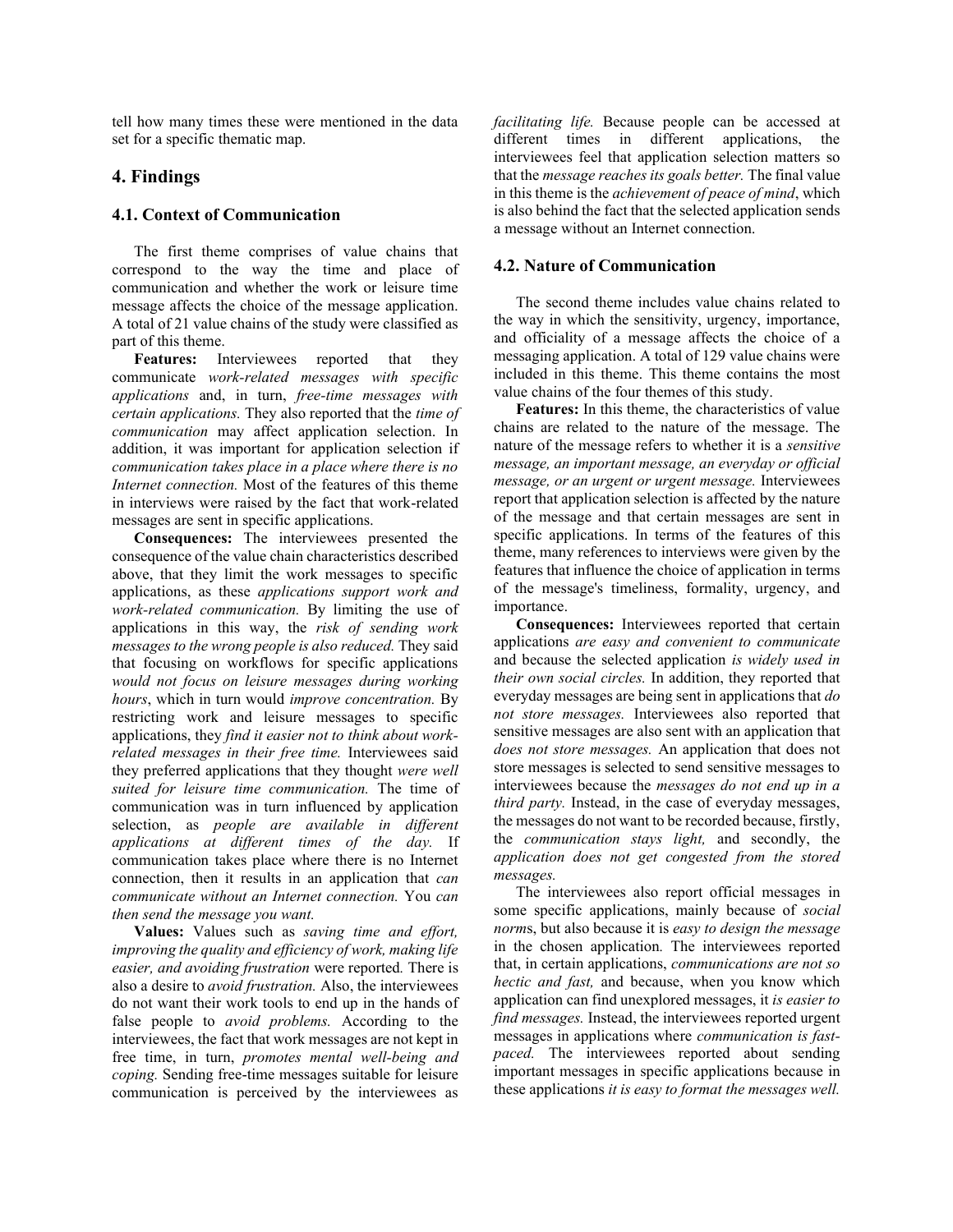Sending important messages in specific applications *makes it easier to search for messages,* as well as *checking things out of the* application afterwards. In terms of the implications of this theme, many of the consequences were often raised in the interviews.

**Values:** Interviewees reported that an application with easy and effortless messages is chosen for the reason that it *facilitates the maintenance of social relationships, saves time and effort, facilitates life, helps the message reach its goals, and reduces the feeling of frustration.* Interviewees do not want their messages to end up with third parties, because they firstly *value their privacy. S*econdly, they want to *avoid problems,* and thirdly they want to *get peace of mind.* They also said that when the application is not overloaded with messages, it *avoids frustration* and makes *life easier.*

According to the interviewees, communication should be light, because in this case *life and especially the maintenance of social relations is facilitated.* According to the social norm, the interviewees said they were working, because even then *life would be easier*  and *misunderstandings diminished.* The application, which is widely used in its own social circles, is chosen by the interviewees for the reason that such *activity saves time and effort* and *makes life easier.* Instead, an application that makes it easy to formulate a message is chosen by the interviewees because the *message reaches its goals better.* 

An application where communication is not fastpaced is chosen by the interviewees because they are able to *avoid the feeling of frustration.* Instead, an application where communication is fast-paced is chosen by the interviewees because then the *message reaches its goals better,* the message gets faster, or in order to *achieve peace of mind.* Interviewees said they wanted a response quickly either because the *message reached its goals,* or because they could *avoid the feeling of frustration.* The ease with which the people searched for the messages was appreciated by the interviewees because it *made life easier, save time and effort,* and *lessen the feeling of frustration.*

#### **4.3. Message Subject**

The third theme, comprises value chains related to the manner in which the message's age, authority and number, and whether the recipient is a known or unknown person, influences the choice of the message application. A total of 65 value chains were included in this theme.

**Features:** The features of this theme, that is, things that affect the choice of the message application and are related to the *subject of the message,* or *the age of the recipient of the message.* Also important is whether the *recipient is already familiar or an unknown person,*

whether the *subject of the message is for an official entity,* or whether *more than one person is the subject of the message.*

**Consequences:** The age of the recipient of the message affects the choice of the messaging application because *people of different ages know how to use different applications.* If the subject of the message is an unfamiliar person, the interviewees report that a specific application can be selected first because the *unknowns only want to communicate in specific applications,* which in turn can result in a *better response to the messages of close people* when knowing which application contains what messages.

When communicating to an unknown person, a specific application may be chosen because it is *easy to approach unknown persons* or because the *communication is natural* in the chosen application. When communicating to unknown persons, a specific application can also be chosen because it is a *social norm to* communicate to unknowns with certain applications. If the subject of the message is a familiar person, the application selection is also influenced by the fact that *communication is natural* in the selected application, or that application *selection is a social norm*. When communicating to a person you know, a specific application can also be chosen for the reason that the application is *widely used in its own social circles.*

When the subject of the message is an official body, a specific application can be selected first because the *contact details communicated by official authorities direct them to certain applications.* Even in this case, if the subject of the message is an official body, the choice of application may be influenced by the fact that it is a *social norm to* communicate to official bodies with specific applications. If the subject of the message is more than one person, an application is chosen where it is *easy to send the same message to many people.*

**Values:** Interviewees said they wanted to communicate to unknowns in specific applications because they *appreciate their privacy,* and because they only communicate in certain applications to strangers, so they can respond better to the messages of close people, which in turn *facilitates the maintenance of social relationships.* An application where it is easy to approach unknowns is chosen because, first of all, by doing so, the *message better achieves its objectives,* secondly, *avoids misunderstandings* and thirdly, communicating with such an application *facilitates life.* 

The application, where communication feels natural, is also chosen by the interviewees for the reason that the *message achieves its goals better,* or that the *activity saves time and effort.* Communicating through an application where communication is natural also *reduces misunderstanding.* The application, which is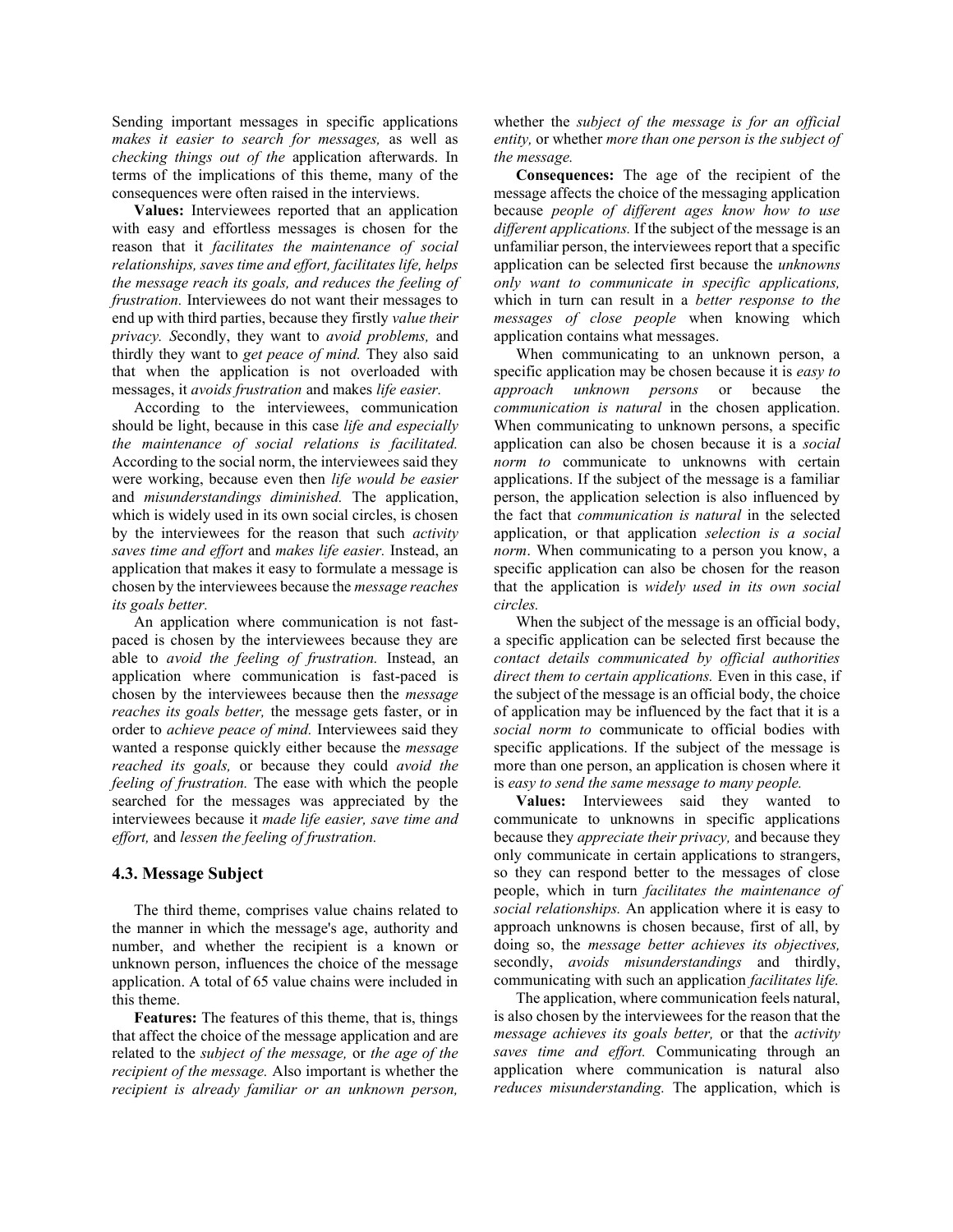widely used in its own social circles, is chosen because, in this way, working in the first place *saves time and effort* and *facilitates the maintenance of social relationships.* 

According to the interviewees, the fact that the contact details of the message item are easily found in an application *makes life easier,* and *saves time and effort.* Also, an application that makes it easy to send the same message to many people is chosen to make it *easier for you to maintain social relationships, make life easier, save time and effort,* and *help your message achieve its goals better.* According to the social norm, the interviewees report that they work in turn because they want to *avoid misunderstandings.* According to the interviewees, the fact that life is easier may, in turn, lead to a *lesser feeling of frustration.*

#### **4.4. Message Content**

The fourth theme, the content of the message, contains value chains that correspond to how the message is in text, image, video, or audio format, and whether the content of the message is ready in the application affects the choice of the message application. A total of 64 value chains were included in this theme.

**Characteristics:** The value chain properties associated with message content and content format are, related to the form in which the message is sent, and to the content that is already being sent in an application. Interviewees reported that they send *picture messages, voice messages, or text based messages with specific applications.* They also reported that it affects application choice, whether it is a *long or short textbased message.* They reported that application selection is often done based on the *content of the message and the format of the content*. Some of the interviewees said that if the content they are posting is already in an application, then they will *send that content in the same application.* 

**Consequences:** Interviewees reported that they post picture and video messages in specific applications, as these *applications automatically store the images.* Thus, the *old content can be returned to later*. When sending picture and video messages, application selection may also be affected by *quality of the content.* If the message contains attachments or a voice message, the selection of application is made if the application is considered *suitable for sending the content.* When sending long text-based messages, the choice of application may be influenced by the *social norm* by which they work. In the case of text-based messages and especially short text-based messages, application selection can be affected by the fact that selecting a particular application *speeds up communication.* Application selection is because certain types of applications *are suitable for a certain type of communication,* and in this case it is *easier to convey their own feelings to the recipient of the message.* Application choice is made according to the content of the message, also *social norm*s, and because there *is no need to vary so much between different applications.* When considering the content of the message and the form of the content, the application selection can also be the result simply because the selected application *is suitable for sending the desired messages and contents.* This, in turn, can, according to interviewees, lead to an application being *more comfortable.*

**Values:** Interviewees said that it is preferable that the application is more *comfortable to use,* and *can store*  old photos*.* For the same reason, the interviewees also wanted their content to remain in good quality in the chosen application. The interviewees also report that it will be a *good idea for* them to be able to convey their feelings better to the recipient of the message. When the message is able to better express their own feelings to the recipient of the message, *misunderstandings are reduced.* By acting according to the social norm, they can *avoid misunderstandings* and *make life easier.* The fact that there is no need to vary between different applications *saves time and effort.* The speed of communication also *saves time and effort* but also helps the *message reach its goals.* The fact that the application is suitable for sending messages and content of any kind to *facilitate life, save time and effort, help the message reach its goals,* and *reduce misunderstandings.* 

## **5.5. Message Application Features**

The final theme comprises of value chains that correspond to the way in which the message application properties, as well as factors associated with these features, affect the choice of the message application. A total of 47 value chains of the study were classified as part of this theme.

**Features:** The features of the messaging application and the factors associated with these features mean that the choice of a messaging application is first and foremost due to the *ease of use of the application.* Also, if the *application works smoothly, and does not contain bugs* affects the choice of the message application. If the *application works well with other applications* it may affect the choice of the message application. The interviewees also reported that they *are trying to communicate with applications that are used by many others.* Also, if the *application can handle a wide range of communications and send a wide variety of content* may influence the choice of the message application. If the *recipient of the message ready in some application,* this will also guide their application selection to a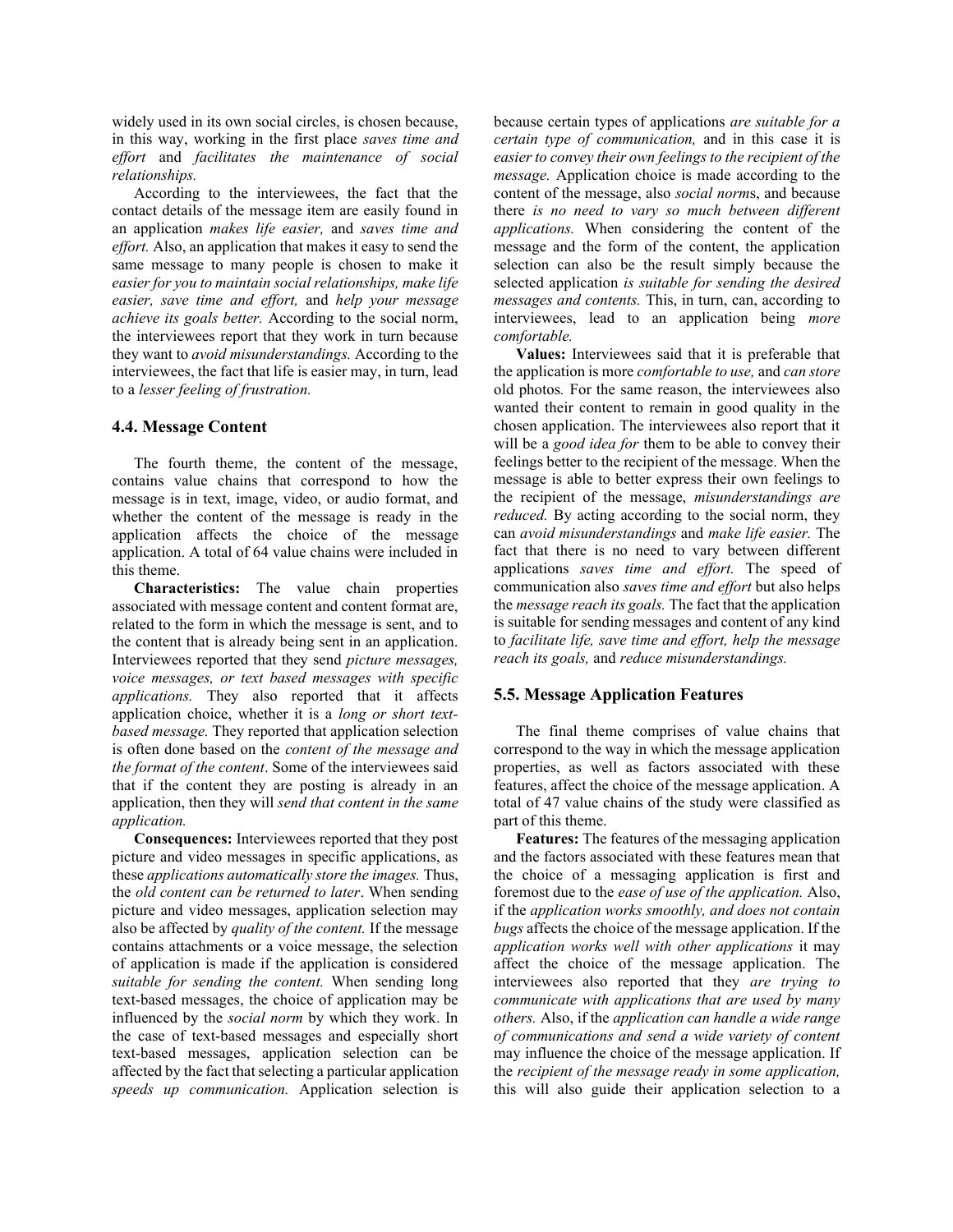specific application. If it *is easy to find messages in the application* or if the *application is visually pleasing,* this can be the basis of application selection. Also, if you *see from the application whether the message has been sent,* you can redirect it to a specific application. According to the interviewees, the fact that the *application encrypts messages*, as well as the fact that there are no security issues in the application, can affect their application choice. The interviewees reported that it might also affect the choice of their messaging application, whether the *application is free of charge.*

**Consequences:** Interviewees reported that when the selected application works well with other applications, has no bugs, and is easy to use, the *application will become smoother.* The interviewees try to communicate with applications they use a lot, and if that application can handle a wide range of communications and send a wide variety of content, they *do not have to vary so much between different applications.* The fact that the contact information of the recipient of the message is already in some application *facilitates and speeds up communication.* If it is easy to find messages in the application then this *makes it easier to review the agreed things from the application* afterwards. If the application is visually pleasing then the *application will become more enjoyable.* If the application can display if the message has reached its destination, the interviewees say this *will make it easier to follow the message.* An application that encrypts messages, and otherwise does not contain security issues, is chosen by the interviewees because the messages *are not likely to end up in third parties.* If communication with the application is free of charge, then naturally sending messages *does not cause extra costs*.

**Values:** The smoother use of the application leads the interviewees *feeling good* or the use of the application *does not burden the user.* The smooth running of the application also *saves time and effort* and helps to *avoid frustration.* The fact that users do not have to vary between different applications also helps to *avoid the feeling of frustration,* but also *makes life easier,* and *saves time and effort.* With the ease and speed of communication, there are the same three above-mentioned values in the background. Facilitating and accelerating communication *saves time and effort, makes life easier and reduces the feeling of frustration*  and also helps them *to be more reliable.* If it is possible to follow the application to see if the message is sent it gives *peace of mind*. Interviewees do not want their messages to end up with third parties because *they value their privacy.* When messages do not end up with third parties also gives *peace of mind* and helps them *avoid problems.*

#### **5. Discussion**

The findings of this study show that the choice of message applications across the board is influenced by which application choice saves the consumer's time and effort and makes his or her life easier. Similar results were obtained by Chang, et al. [23] when examining factors affecting consumer behaviour of mobile purchasing. According to them, the consumer's decision whether to buy products is influenced, among other things, by the way in which each consumer perceives it as the easiest.

The findings of this paper show that there are numerous reasons why consumers feel the choice to save their time and effort and make their lives easier. One may wonder how many of the factors influencing the switching behaviour of digital services are precisely the fact that consumers are trying to save their time and effort and to make life easier in a certain way. For example, there is good reason to assume that when Hsieh, et al. [10] suggest that the consumer switch from one blog service to another because he or she feels easier to use another service over the other, there are the same values and goals, namely saving time and effort and life making it easier for the consumer. Thus, it can be suggested that consumer switching behaviour in the context of digital services, and in particular mobile services, is strongly driven by two factors in particular: saving time and effort and making life easier.

However, it is worth pointing out that, although consumers today have the opportunity to satisfy a single need in many services, such as sending messages with many different messaging applications, this does not mean that unlimited freedom of choice between different services would only be a positive thing for consumers. The results of this study show that the constant variation between applications can cause a feeling of frustration, as a result of which the consumer tries to avoid constant variation between different applications. Although consumers nowadays have a very good chance to vary between different messaging applications, constant variation between different services or applications may seem frustrating to the consumer.

The PPM framework explains the most frequently exchanged behaviour in exchange behaviour studies in the context of information systems [16]. The factors that explain switching behaviour are either push factors, i.e. factors that push the consumer away from the current product or service. Such as driving factors that pull the consumer into another alternative product or service or mooring factors that indirectly affect these pushing or pulling factors, but rarely in themselves, cause exchange behaviour [1].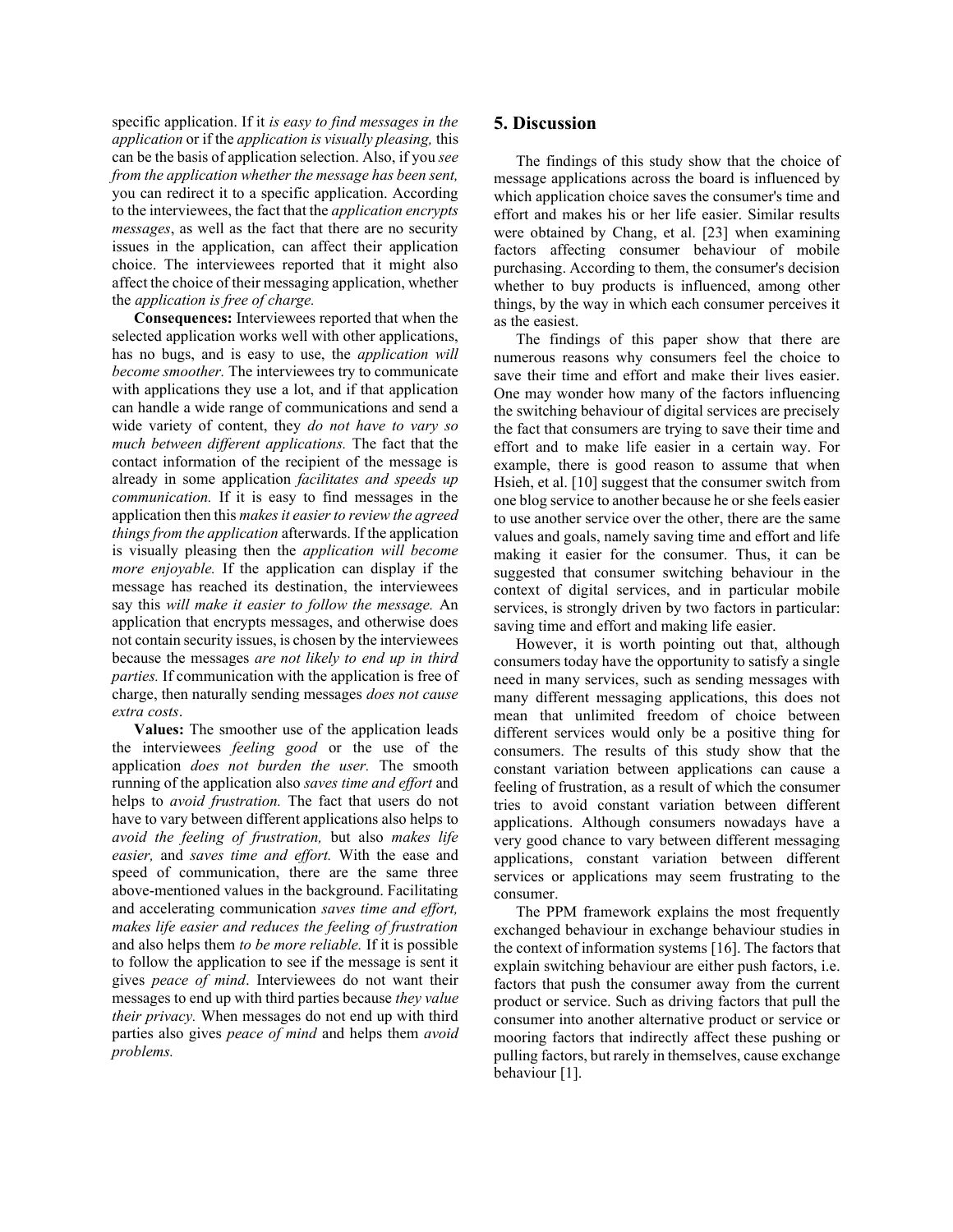Bansal, et al. [1] suggest that when speaking about services in general, the most frequent push factors that cause switching behaviour are the poor quality of the current service, the inadequate value of the current service, the current service low confidence in the current service, poor commitment to the current service, and high cost of the current service. In the context of digital services, the poor quality of the current service [24], general dissatisfaction with the current service [11, 25], as well as the lack of enjoyment provided by the current service [26, 27] are common pushing factors.

Instead, when talking about pulling factors in the context of services, Bansal, et al. [1] suggest that these factors are most commonly associated with the attractiveness of an alternative service. Also, in the context of digital services, the attractiveness of alternative services [6, 24] is a generic driving factor that causes interchange behaviour. Another common pulling factor in the context of digital services is the ease of use of an alternative service [10, 28]. According to the results of this study, when talking about smart phone apps, the pull factors are that the application fits into the context of communication, the application for sending the desired content and that it has a good level of functionality and usability.

According to Bansal, et al. [1], the mooring factors are, in the context of services, among other things, the negative attitude towards the exchange of services, the high exchange costs caused by the exchange, the limited experience of the exchange of services, and subjective norms. Also in the context of digital services, general mooring factors that affect switching behaviour are exchange costs [29, 30], past experiences of service exchange [10, 24], habits and habits [31], as well as subjective norms [28]. According to our findings, when talking about messaging applications used on smart phone devices, the mooring factors are, in turn, a

negative attitude towards continuous variation between applications, and social norms that can guide application selection in a particular direction.

The findings of this paper show that the application of the PPM framework in situations such as this one where consumers use multiple services or applications simultaneously or almost simultaneously can be challenging. It is natural for the factors that explain the behaviour of the switcher to be categorized according to the PPM framework in situations where the consumer is initially a customer of a single service provider or product manufacturer, whom he or she will then become a customer of another service provider or product manufacturer. That is, stop using the old product or service and replace it with a new one. On the other hand, in situations such as this, where the consumer uses a number of services to satisfy one need, and therefore does not completely switch from one service to another, but chooses the service that is best suited to each situation, the breakdown of the factors explaining the switching behaviour according to the PPM framework is challenging.

The fact that the use of the PPM framework in such situations is challenging is evident, among other things. As can be seen from table 1, the pushing and pulling factors are almost identical and differ only in that the pushing factors look at why one of the messaging applications is switched off and the pulling factors, in turn, cause the switching to a particular application. However, the content of these reasons explaining the exchange is completely the same. This is because in situations like this one, it is challenging to determine whether the factor causing the change of behaviour is pushing or pulling. For example, whether an application does not fit or fits in the context of the communication or the transmission of the desired content, is in principle, a push or pull factor.

| <b>Source</b> | <b>Push Factors</b>                 | <b>Pull Factors</b>          | <b>Mooring Factors</b>              |
|---------------|-------------------------------------|------------------------------|-------------------------------------|
| Bansal        | Poor quality of current service     | The attractiveness of        | Negative attitude to service        |
| et al.        | The invalid value provided by the   | Alternative Service          | exchange                            |
| $[1]$         | current service                     |                              | High exchange costs due to          |
|               | Low confidence in current           |                              | exchange                            |
|               | service                             |                              | Little experience in changing       |
|               | Weak commitment to current          |                              | services                            |
|               | service                             |                              | Subjective norms                    |
|               | The high cost of existing service   |                              |                                     |
| This          | Application is not compatible       | Application suitable for     | Negative Attitude Between           |
| study         | with the communication context      | communication context        | Continuous Applications for         |
|               | Application is not suitable for     | The app is suitable for      | Variation                           |
|               | sending the desired content         | sending the desired content  | Social norms guide application      |
|               | The application is not satisfactory | The application is useful in | selection to a specific application |
|               | in terms of functionality and       | functionality and usability  |                                     |
|               | usability                           |                              |                                     |

**Table 1. Main results of the study broken down by the PPM framework**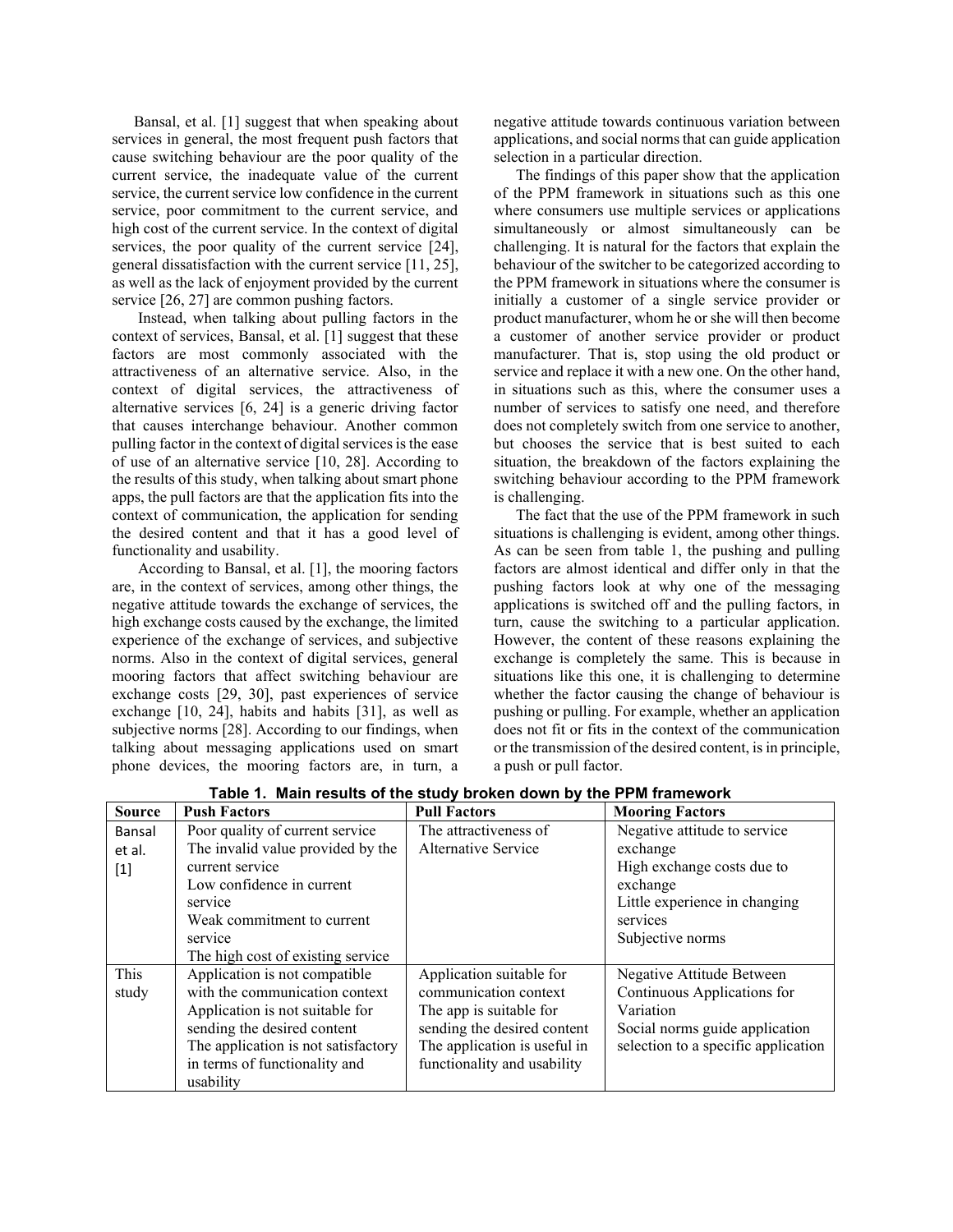Bhattacherjee and Park [32] show that it is very challenging to develop a completely theoretical model that is perfectly suited to the research field of consumer exchange behaviour. The PPM framework can be seen as better suited to explaining a change of behaviour in situations where the consumer is first a user of a particular product or service, then something that results in the consumer starting to use an alternative product or service. On the other hand, in situations such as this one, where consumers choose the most appropriate option for a given service from a variety of services, and not switching from one service to another to stop using the old service, the breakdown of the factors that explain the switching behaviour under the PPM framework can be challenging.

#### **6. Conclusion**

We applied the PPM framework to determine the push factors that influence the decision of the message application. Our theoretical implication was that in situations where consumers choose the most appropriate alternative for a particular use and situation from many services, and not switching from one service to another, stop using the old service, the breakdown of the behavioural factors using the PPM framework can be challenging.

A limitation of this study is that the interviewees were only students from Finland. Further research relates may include age, cultural and socio-economic factors as an impact on the consumer's choice or exchange decision. Hence, it would be interesting to carry out a future study exploring cultural or socioeconomic factors. Future research can also determine is switching is impacted by switching costs.

Finally, we see that it would be highly interesting to extend the scope of the study to other services that mix both mobile and digital, but also physical services such as the Amazon Go shop concept introduced by Amazon recently. In a Amazon Go store a customer experiences a mesh of both physical and digital experience of retail shopping [33] supported by artificial intelligence and different kinds of sensors monitoring the activities of the people inside of the store. If such retail stores become more widely available it will be a "billion-dollar" question to understand the reasons for consumers to switch between seemingly similar, but still different services. We argue that it will be a question of context, content, and features of such service that matter.

#### **References**

[1] H. S. Bansal, S. F. Taylor, and Y. St. James, ""Migrating" to new service providers: Toward a unifying framework of consumers' switching behaviors," *Journal of the Academy of Marketing Science,* vol. 33, no. 1, pp. 96-115, 2005.

- [2] H. S. Bansal and S. F. Taylor, "The service provider switching model (spsm) a model of consumer switching behavior in the services industry," *Journal of service Research,* vol. 2, no. 2, pp. 200- 218, 1999.
- [3] D. Liang, Z. Ma, and L. Qi, "Service quality and customer switching behavior in China's mobile phone service sector," *Journal of Business Research,* vol. 66, no. 8, pp. 1161-1167, 2013.
- [4] M. Suleiman Awwad and B. Awad Neimat, "Factors affecting switching behavior of mobile service users: The case of Jordan," *Journal of Economic and Administrative Sciences,* vol. 26, no. 1, pp. 27-51, 2010.
- [5] C. Calvo-Porral and J.-P. Lévy-Mangin, "Switching behavior and customer satisfaction in mobile services: Analyzing virtual and traditional operators," *Computers in Human Behavior,* vol. 49, pp. 532-540, 2015.
- [6] I. C. Chang, C. C. Liu, and K. Chen, "The push, pull and mooring effects in virtual migration for social networking sites," *Information Systems Journal,*  vol. 24, no. 4, pp. 323-346, 2014.
- [7] Y.-L. Wu, Y.-H. Tao, C.-P. Li, S.-Y. Wang, and C.- Y. Chiu, "User-switching behavior in social network sites: A model perspective with drill-down analyses," *Computers in Human Behavior,* vol. 33, pp. 92-103, 2014.
- [8] J.-Y. Lai and J. Wang, "Switching attitudes of Taiwanese middle-aged and elderly patients toward cloud healthcare services: An exploratory study," *Technological Forecasting and Social Change,* vol. 92, pp. 155-167, 2015.
- [9] C. H. Han, S. Tyagi, N. Kim, and B. Choi, "Understanding Internet service switching behaviour based on the stage model," *Information Systems and e-Business Management,* vol. 14, no. 3, pp. 665-689, 2016.
- [10] J.-K. Hsieh, Y.-C. Hsieh, H.-C. Chiu, and Y.-C. Feng, "Post-adoption switching behavior for online service substitutes: A perspective of the push–pull– mooring framework," *Computers in Human Behavior,* vol. 28, no. 5, pp. 1912-1920, 2012.
- [11] Y. C. Xu, Y. Yang, Z. Cheng, and J. Lim, "Retaining and attracting users in social networking services: An empirical investigation of cyber migration," *The Journal of Strategic Information Systems,* vol. 23, no. 3, pp. 239-253, 2014.
- [12] K. Peffers, C. E. Gengler, and T. Tuunanen, "Extending critical success factors methodology to facilitate broadly participative information systems planning," *Journal of Management Information Systems,* vol. 20, no. 1, pp. 51-85, 2003.
- [13] T. J. Reynolds and J. Gutman, "Laddering theory, method, analysis, and interpretation," *Journal of advertising research,* vol. 28, no. 1, pp. 11-31, 1988.
- [14] T. Tuunanen and K. Peffers, "Population targeted requirements acquisition," *European Journal of*